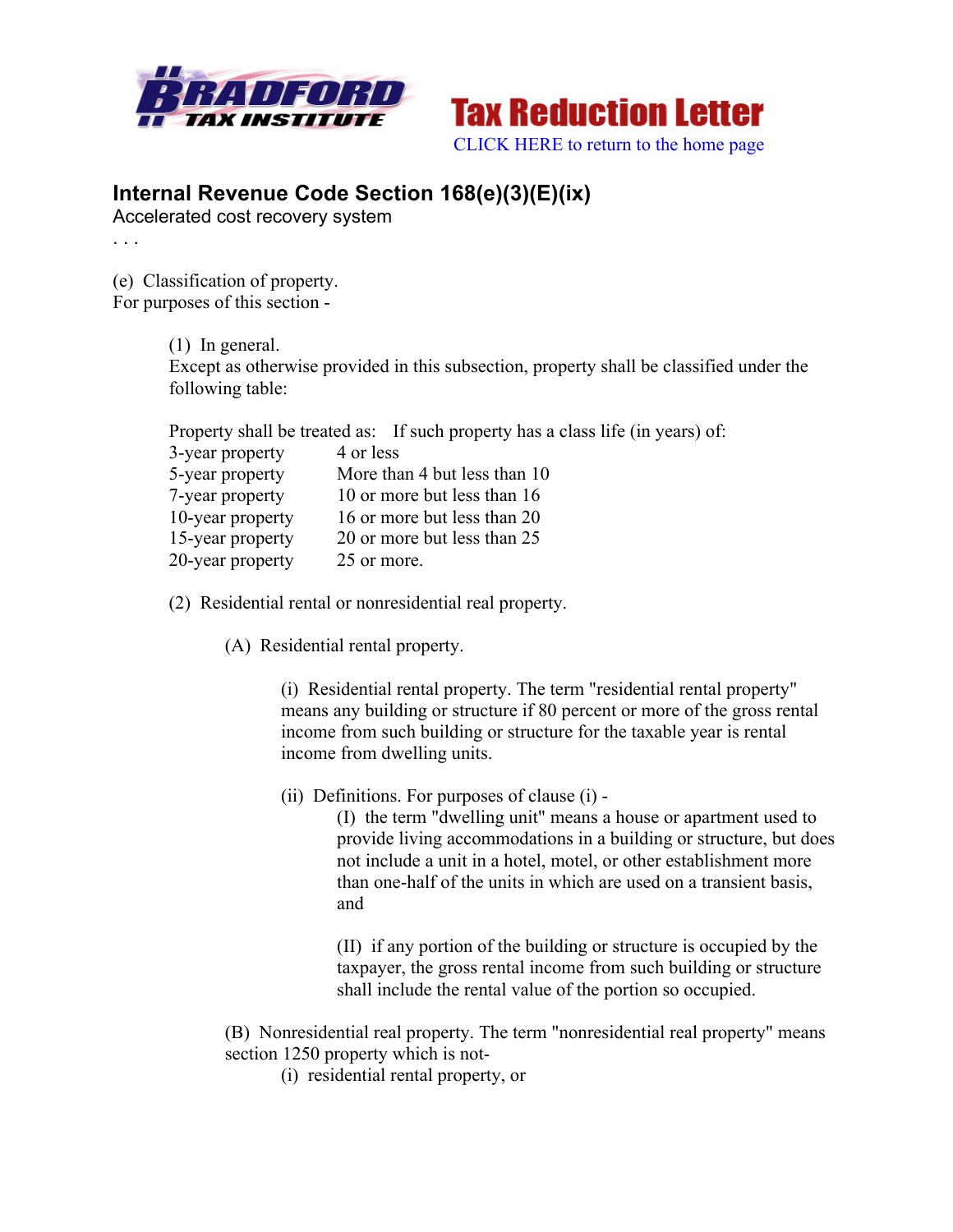- (ii) property with a class life of less than 27.5 years.
- (3) Classification of certain property.
	- (A) 3-year property. The term "3-year property" includes-
		- (i) any race horse-
			- (I) which is placed in service before January 1, 2017, and

(II) which is placed in service after December 31, 2016, and which is more than 2 years old at the time such horse is placed in service by such purchaser,

(ii) any horse other than a race horse which is more than 12 years old at the time it is placed in service, and

- (iii) any qualified rent-to-own property.
- (B) 5-year property. The term "5-year property" includes-
	- (i) any automobile or light general purpose truck,
	- (ii) any semi-conductor manufacturing equipment,
	- (iii) any computer-based telephone central office switching equipment,
	- (iv) any qualified technological equipment,

(v) any section 1245 property used in connection with research and experimentation,

(vi) any property which-

(I) is described in subparagraph (A) of section 48(a)(3) (or would be so described if "solar or wind energy" were substituted for "solar energy" in clause (i) thereof and the last sentence of such section did not apply to such subparagraph ),

(II) is described inparagraph (15) of section 48(l) (as in effect on the day before the date of the enactment [11/5/90] of the Revenue Reconciliation Act of 1990) and is a qualifying small power production facility within the meaning of section  $3(17)(C)$  of the Federal Power Act (16 U.S.C. 796(17)(C)), as in effect on September 1, 1986, or

(III) is described insection  $48(1)(3)(A)(ix)$  (as in effect on the date before the date of the enactment of the Revenue Reconciliation Act of 1990), and

(vii) any machinery or equipment (other than any grain bin, cotton ginning asset, fence, or other land improvement) which is used in a farming business (as defined in section  $263A(e)(4)$ ), the original use of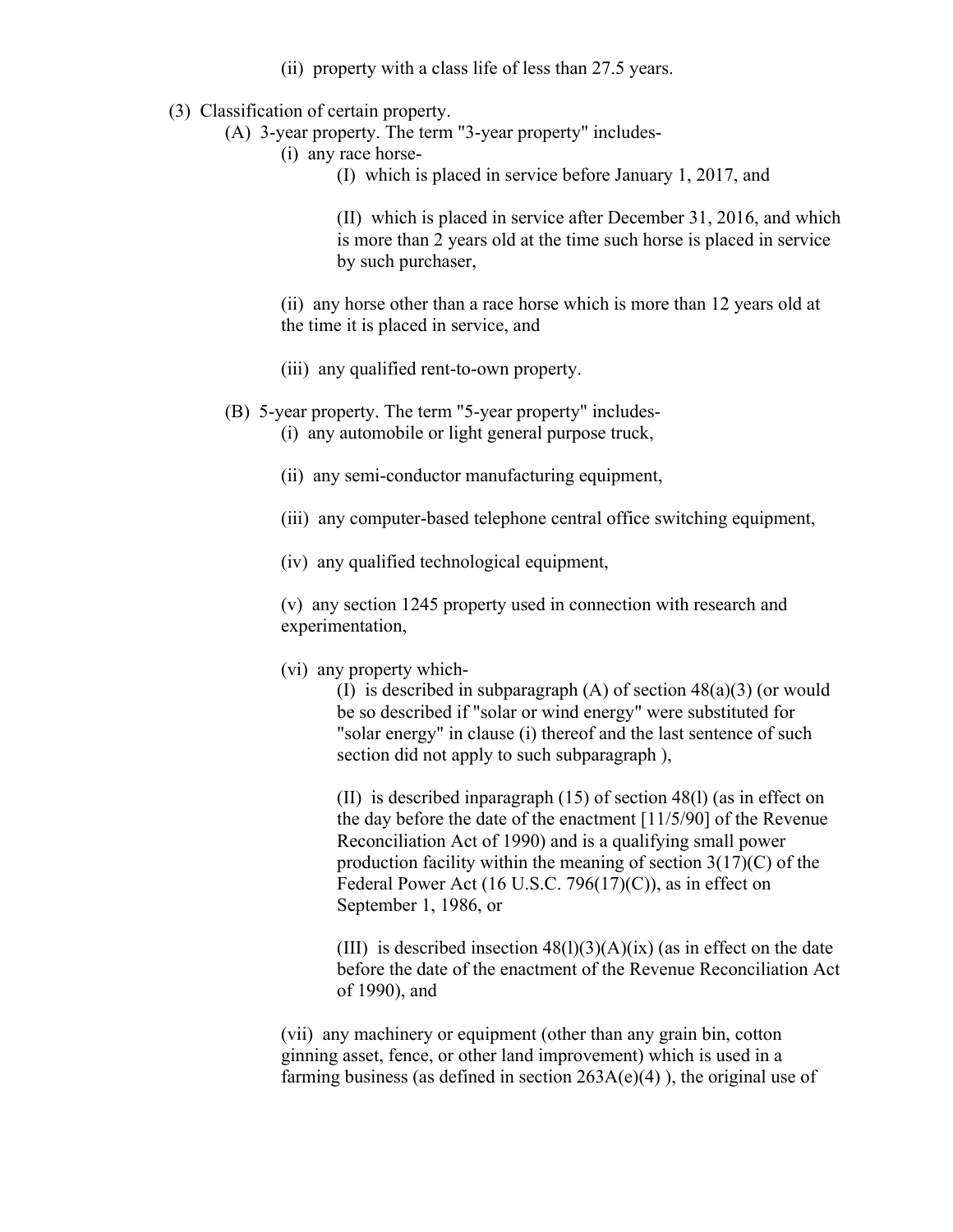which commences with the taxpayer after December 31, 2008, and which is placed in service before January 1, 2010.

Nothing in any provision of law shall be construed to treat property as not being described in clause (vi)(I) (or the corresponding provisions of prior law) by reason of being public utility property (within the meaning of section  $48(a)(3)$ ).

- (C) 7-year property. The term "7-year property" includes- (i) any railroad track and
	- (ii) any motorsports entertainment complex,
	- (iii) any Alaska natural gas pipeline,

(iv) any natural gas gathering line the original use of which commences with the taxpayer after April 11, 2005, and

- (v) any property which-
	- (I) does not have a class life, and
	- (II) is not otherwise classified under paragraph (2) or this paragraph .
- (D) 10-year property. The term "10-year property" includes- (i) any single purpose agricultural or horticultural structure (within the meaning of subsection  $(i)(13)$ ),
	- (ii) any tree or vine bearing fruit or nuts,
	- (iii) any qualified smart electric meter, and
	- (iv) any qualified smart electric grid system.
- (E) 15-year property. The term "15-year property" includes-
	- (i) any municipal wastewater treatment plant,

(ii) any telephone distribution plant and comparable equipment used for 2-way exchange of voice and data communications,

(iii) any section 1250 property which is a retail motor fuels outlet (whether or not food or other convenience items are sold at the outlet),

- (iv) any qualified leasehold improvement property,
- (v) any qualified restaurant property,

(vi) initial clearing and grading land improvements with respect to gas utility property,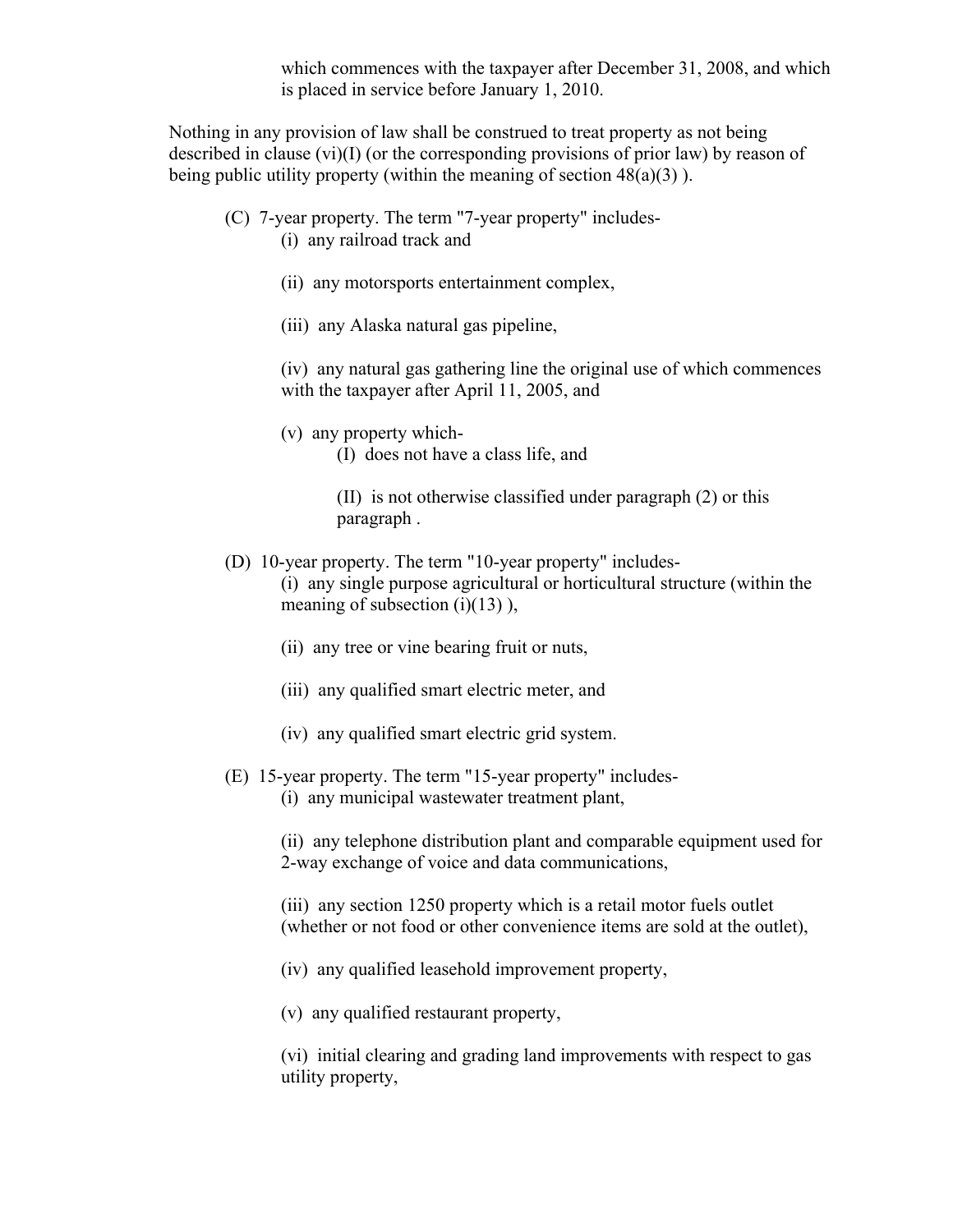(vii) any section 1245 property (as defined in section  $1245(a)(3)$ ) used in the transmission at 69 or more kilovolts of electricity for sale and the original use of which commences with the taxpayer after April 11, 2005,

(viii) any natural gas distribution line the original use of which commences with the taxpayer after April 11, 2005, and which is placed in service before January 1, 2011, and

(ix) any qualified retail improvement property.

(F) 20-year property. The term "20-year property" means initial clearing and grading land improvements with respect to any electric utility transmission and distribution plant.

(4) Railroad grading or tunnel bore.

The term "railroad grading or tunnel bore" means all improvements resulting from excavations (including tunneling), construction of embankments, clearings, diversions of roads and streams, sodding of slopes, and from similar work necessary to provide, construct, reconstruct, alter, protect, improve, replace, or restore a roadbed or right-ofway for railroad track.

(5) Water utility property.

The term "water utility property" means property-

(A) which is an integral part of the gathering, treatment, or commercial distribution of water, and which, without regard to this paragraph, would be 20 year property, and

(B) any municipal sewer.

(6) Qualified leasehold improvement property.

For purposes of this subsection -

(A) In general. The term "qualified leasehold improvement property" means any improvement to an interior portion of a building which is nonresidential real property if-

(i) such improvement is made under or pursuant to a lease (as defined in subsection  $(h)(7)$ )-

(I) by the lessee (or any sublessee) of such portion, or

(II) by the lessor of such portion,

(ii) such portion is to be occupied exclusively by the lessee (or any sublessee) of such portion, and

(iii) such improvement is placed in service more than 3 years after the date the building was first placed in service.

(B) Certain improvements not included. Such term shall not include any improvement for which the expenditure is attributable to-

(i) the enlargement of the building,

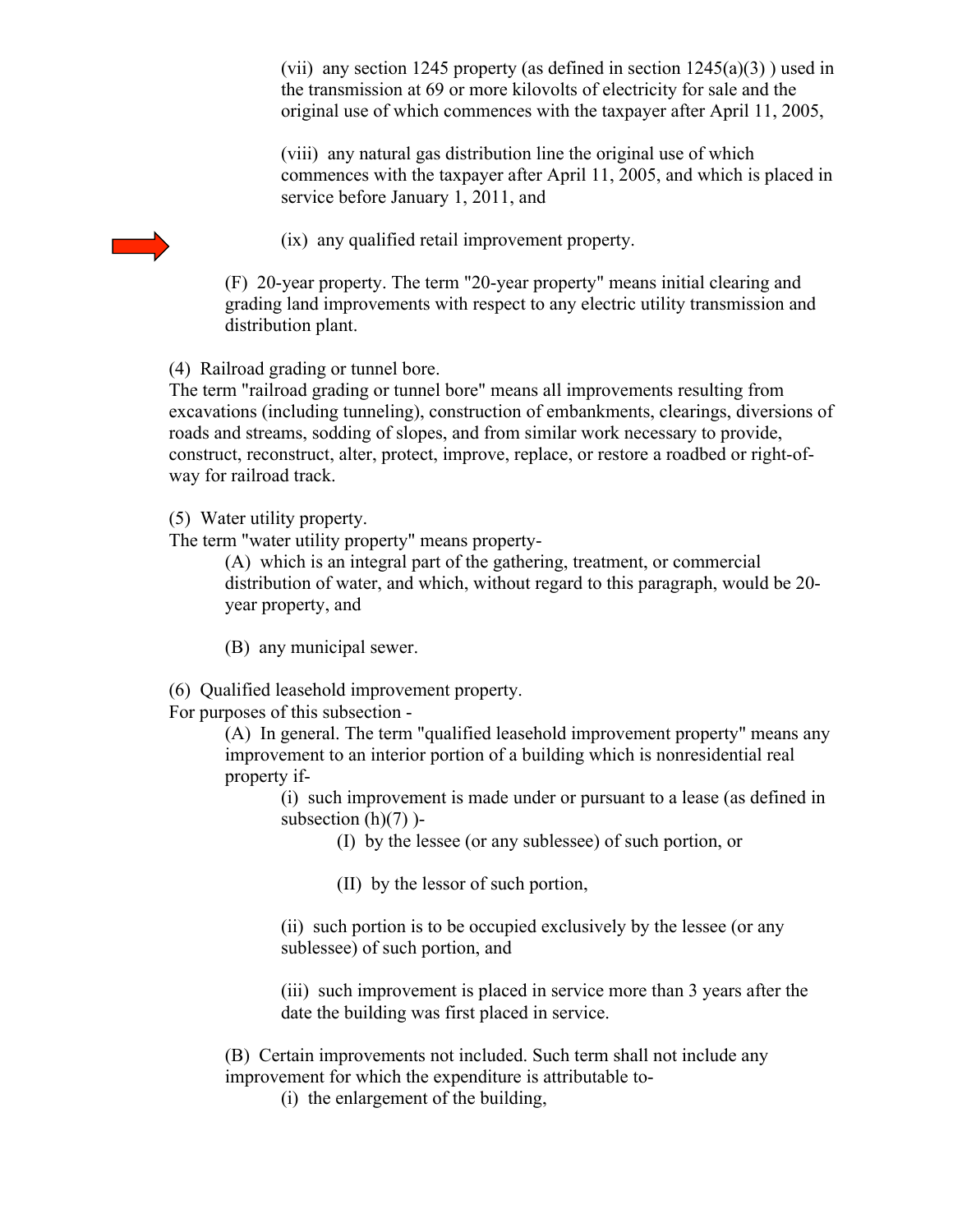- (ii) any elevator or escalator,
- (iii) any structural component benefitting a common area, or
- (iv) the internal structural framework of the building.
- (C) Definitions and special rules. For purposes of this paragraph -

(i) Commitment to lease treated as lease. A commitment to enter into a lease shall be treated as a lease, and the parties to such commitment shall be treated as lessor and lessee, respectively.

(ii) Related persons. A lease between related persons shall not be considered a lease. For purposes of the preceding sentence, the term "related persons" means-

> (I) members of an affiliated group (as defined in section 1504 ), and

(II) persons having a relationship described in subsection (b) of section 267 ; except that, for purposes of this clause, the phrase "80 percent or more" shall be substituted for the phrase "more than 50 percent" each place it appears in such subsection.

## (D)

Improvements made by lessor. In the case of an improvement made by the person who was the lessor of such improvement when such improvement was placed in service, such improvement shall be qualified leasehold improvement property (if at all) only so long as such improvement is held by such person.

## (E)

Exception for changes in form of business. Property shall not cease to be qualified leasehold improvement property under subparagraph (A) by reason of-

(i) death,

(ii) a transaction to which section  $381(a)$  applies,

(iii) a mere change in the form of conducting the trade or business so long as the property is retained in such trade or business as qualified leasehold improvement property and the taxpayer retains a substantial interest in such trade or business,

(iv) the acquisition of such property in an exchange described in section 1031 , 1033 , or 1038 to the extent that the basis of such property includes an amount representing the adjusted basis of other property owned by the taxpayer or a related person, or

(v) the acquisition of such property by the taxpayer in a transaction described in section 332 , 351 , 361 , 721 , or 731 (or the acquisition of such property by the taxpayer from the transferee or acquiring corporation